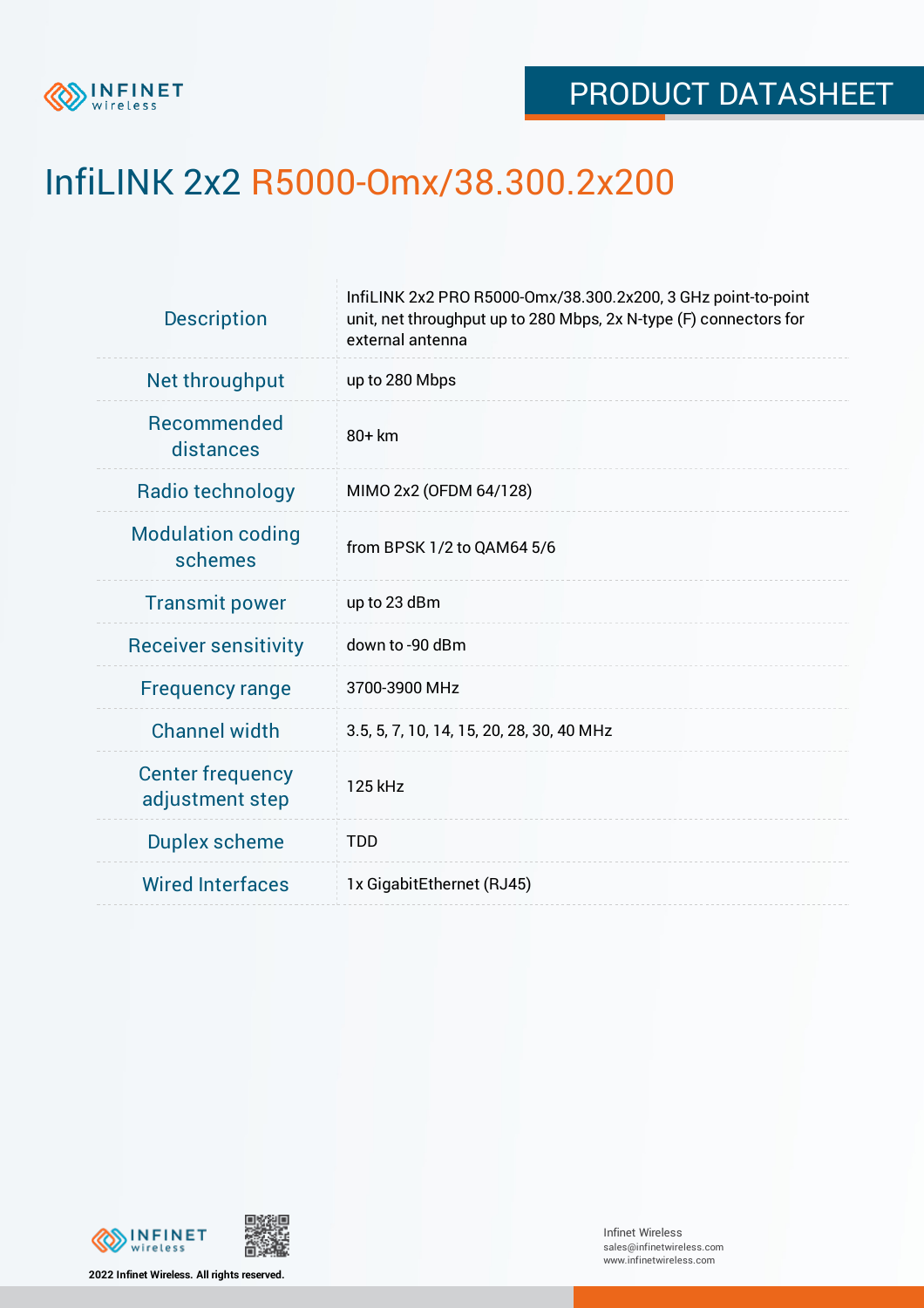

## PRODUCT DATASHEET

# InfiLINK 2x2 R5000-Omx/38.300.2x200

| Consumption                | up to 20 W                                                                                                                                                                                                                                                                                                            |                      |                |                 |          |  |
|----------------------------|-----------------------------------------------------------------------------------------------------------------------------------------------------------------------------------------------------------------------------------------------------------------------------------------------------------------------|----------------------|----------------|-----------------|----------|--|
| <b>Power options</b>       | 110-240 VAC @ 50/60 Hz, ±4356 VDC                                                                                                                                                                                                                                                                                     |                      |                |                 |          |  |
| <b>Outdoor Unit (ODU)</b>  | 240 x 240 x 57 mm, 2.2 kg                                                                                                                                                                                                                                                                                             |                      |                |                 |          |  |
|                            |                                                                                                                                                                                                                                                                                                                       |                      |                |                 |          |  |
| <b>Part Number Options</b> | Prefix                                                                                                                                                                                                                                                                                                                | Freq.<br><b>Band</b> | <b>Bitrate</b> | Output<br>Power | Capacity |  |
|                            | R5000-Omx                                                                                                                                                                                                                                                                                                             | 38                   | 300            | 2x200           | 300      |  |
| <b>Part Number Example</b> | R5000-Omx/38.300.2x200                                                                                                                                                                                                                                                                                                |                      |                |                 |          |  |
| <b>Packing List</b>        | - Outdoor unit R5000-Omx/38.300.2x200 - 1 pcs.<br>- Power Supply IDU-BS-G - 1 pcs.<br>- Power Cord - 1 pcs.<br>- Connector - 1 pcs.<br>- Standard RJ-45 connector - 1 pcs.<br>- Shielded RJ-45 connector - 1 pcs.<br>- RJ-45 Plug Cap - 1 pcs.<br>- MONT-KIT-85 Mounting kit - 1 pcs.<br>- Quick Start Guide - 1 pcs. |                      |                |                 |          |  |



**2022 Infinet Wireless. All rights reserved.**

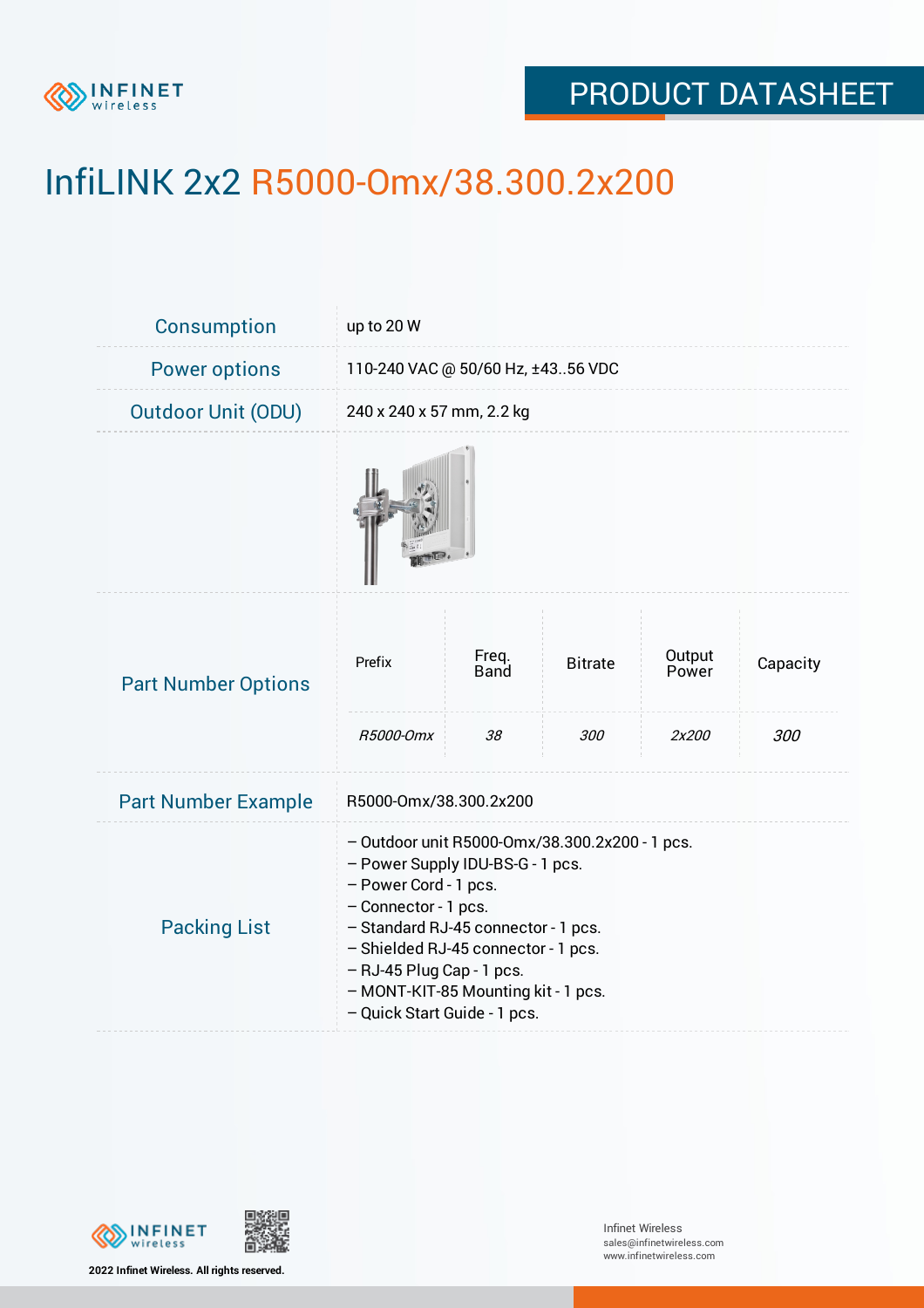

## PRODUCT DATASHEET

# InfiLINK 2x2 R5000-Omx/38.300.2x200

### Features

#### **RADIO**

- **Voice/RTP Aware Superpacketing**
- **DFS**
- **Automatic Bitrate Control** Þ
- Þ **Automatic Transmit Power Control**
- ь **TDD synchronization using AUX-ODU-SYNC (excluding Smn/Lmn)**
- **Spectrum Analyzer mode** ۰
- **Channel testing tools** ١

#### **NETWORKING**

- **Ethernet-over-IP and IP-over-IP tunneling**
- Þ **ARP protocol support**
- ۱ **MAC/IP filtering**
- Þ **Full-fledged 2nd layer switch**
- Þ **RIPv2 / OSPFv2 /static routing**
- **L2/L3 Firewall** Þ
- **NAT (multipool, H.323-aware)** Þ
- Þ **DHCP client/server/relay**

#### **MANAGEMENT FEATURES**

- **Various Management Protocols: HTTP, HTTPS, Telnet, SSH, SNMP v1/2c/3 (MIB-II and proprietary MIBs)**
- **Graphical User Interface**
- **LED Indication: power status, wireless and wired link status, signal level**
- **Antenna alignment tool**
- ٠ **Automatic software update**
- **Online monitoring with proprietary EMS InfiMONITOR.**

#### **QUALITY-OF-SERVICE**

- **17 priority queues**
- **IEEE 802.1p support**
- **IP TOS / DiffServ support**
- ٠ **Full voice support**
- **Traffic limiting (absolute, relative, mixed)** ٠
- **Traffic redirection**